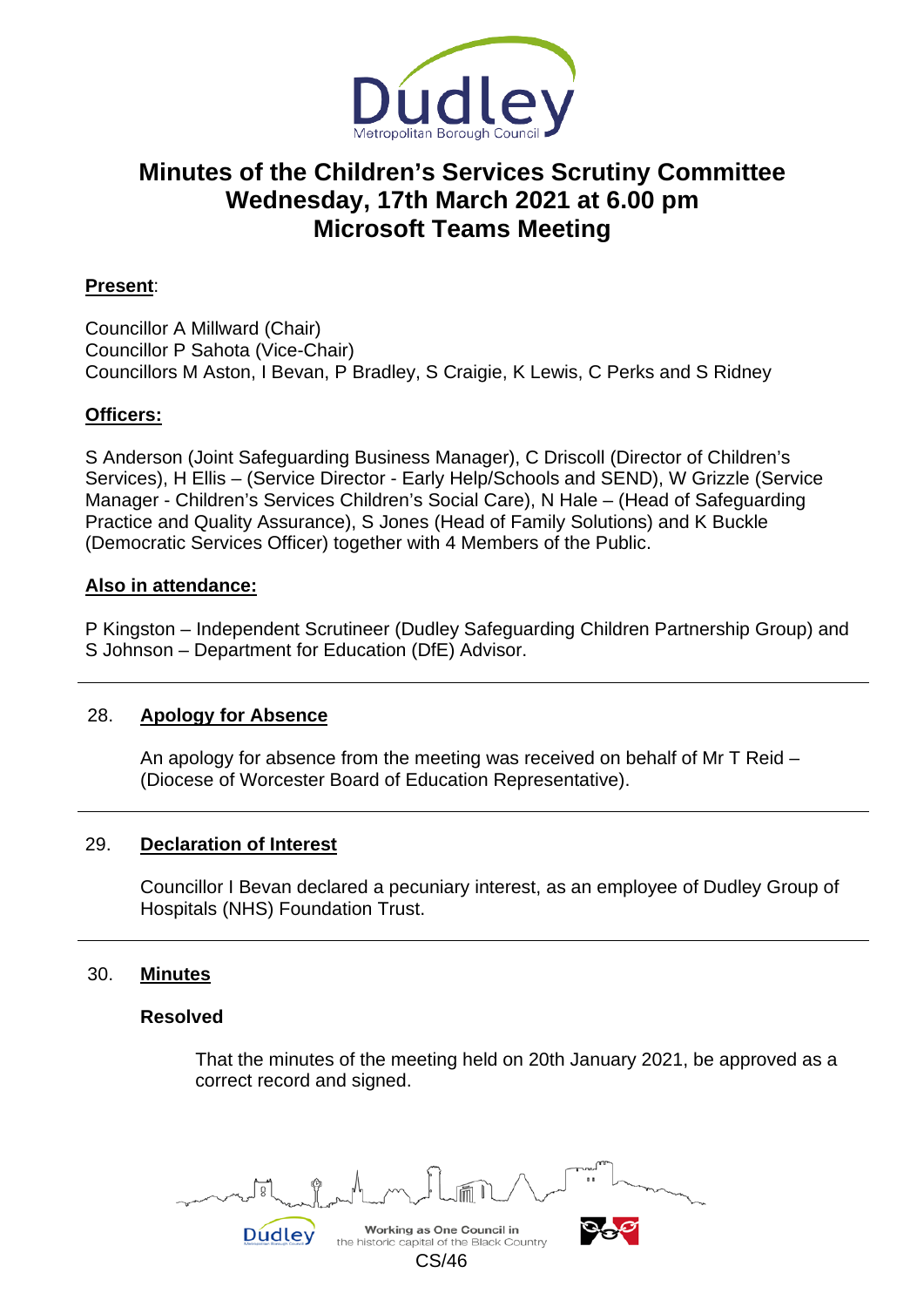## 31. **Opening Remarks of the Chair**

The Chair advised that the Cabinet Member for Children and Young People was unable to attend the meeting, as she along with the Children in Care Council were attending a regional Care Leavers Group, which was focusing upon the impact of Covid-19 on children in care.

## 32. **Dudley Safeguarding Children Partnership Group (DSCPG) Annual Report 2019/20**

Members considered the Dudley Childrens Safeguarding Partnership (DSCPG) Annual Report for 2019 to 2020.

The Independent Scrutineer of Dudley Safeguarding Children Partnership Group presented the report submitted advising that the report covered the period 29<sup>th</sup> September 2019 to 31<sup>st</sup> March 2020.

There were three main priorities for the DSCPG and although the first priority, preventing children from violence across the life course was relevant when the report was written, that term had subsequently changed to harm which was a slightly more encompassing term for the range of behaviours that the partnership tried to protect children from.

It was reported that the imminent review of the structure of the Partnership would commence the following morning in order to ascertain whether it was fit for purpose moving forward for the following 12 months, to deal with the work to be completed to safeguard children in Dudley. It was noted that to date the structure had resulted in good partnership working.

It was reported that the review was required in order to examine whether the structure could become more effective and efficient.

The data presented for the reporting period was referred to, from which it had been evidenced that schools were communicating with the Partnership when there were concerns that children were at risk of serious harm.

It was noted that referrals into the Partnership continued to increase from 535 per 10,000 in 2018 to 749 in 2019 and it was envisaged that for the next reporting period that increase would continue to rise. During the pandemic there had been a higher level of referrals via the Multi Agency Safeguarding Hub (MASH), in terms of children's safeguarding.

Partnership Working was solid with a good response from all of the agencies that the Partnership connected with.

During early February to March 2020 it had been determined that Partnership meetings should take place on a weekly basis, with the above frequency of meetings continuing.

Working as One Council in the historic capital of the Black Country CS/47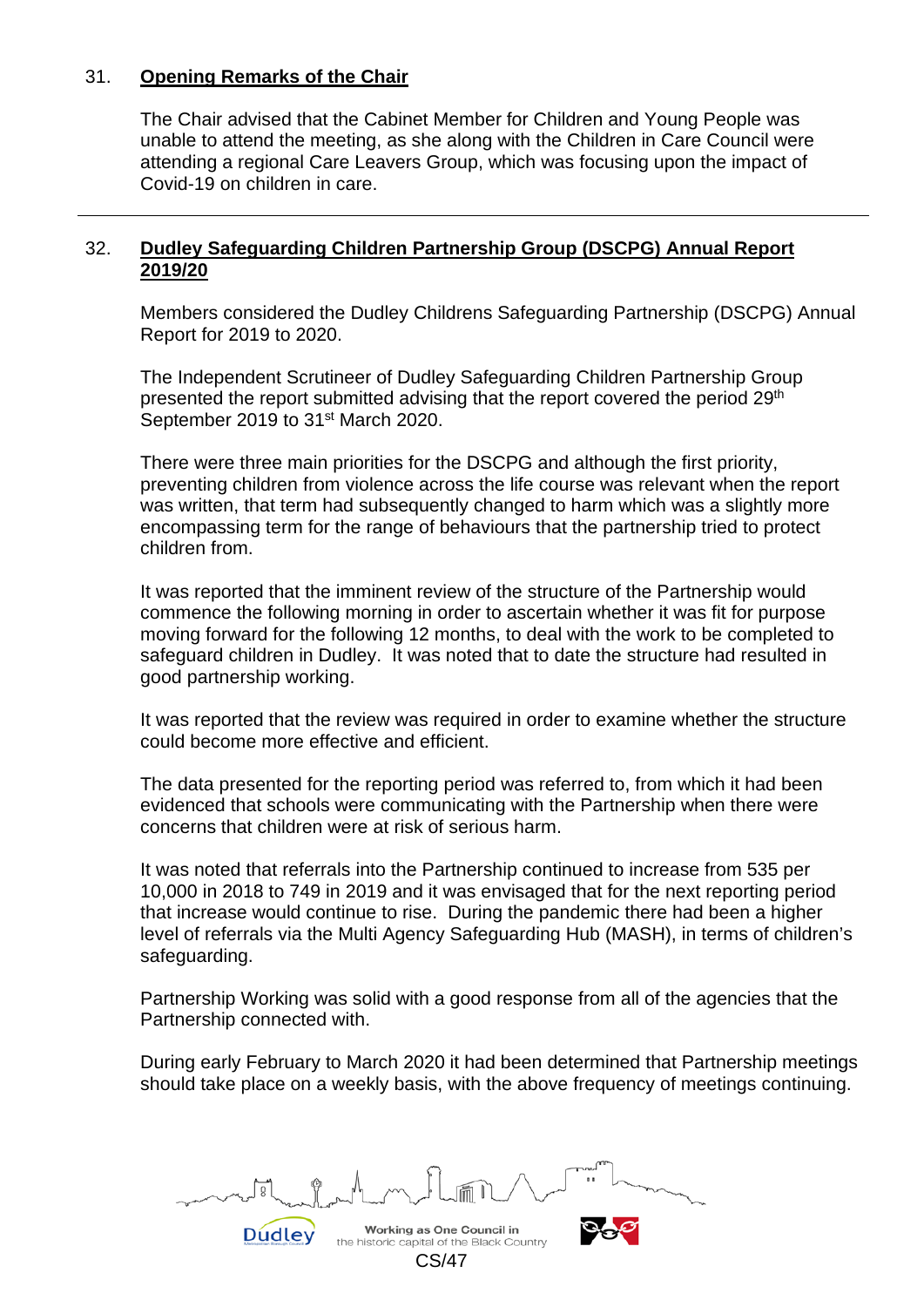The training offer of the Partnership had grown over the previous 18 months and the Dudley Safeguarding website contained an enormous range of training materials that were available for all Practitioners who worked in the area of children's safeguarding, with that training offer continuing to expand almost on a monthly basis.

Work continued in order to capture 'the voice of the child' to ensure that the offer provided to children in terms of safeguarding was fit for purpose and was effective in helping them to feel safe.

It was noted that the Improvement Board continued to function in parallel with the Statutory Safeguarding Arrangements through the multi-agency arrangements in Dudley during the present time.

Arising from the presentation of the report submitted Members asked questions and made comments and Officers responded as follows –

- A log of all meetings was maintained in order to monitor those partners/agencies who were not attending Partnership meetings with the Independent Scrutineer Dudley Safeguarding Children Partnership Group dealing with any representation that was ineffective. However, to date there had been no problems with attendance, although processes for failure to attend were in place should they be required.
- In relation to child poverty, deprivation and health inequalities concerns, it had become evident that during the previous 12 months, domestic violence had increased together with unemployment, and all those metrics were of great concern to the Dudley Borough. It was anticipated that as schools re-opened higher referral rates were expected in terms of concerns in relation to children and it was likely that employment rates would increase as in other areas of the country. Although the severity of the impact of the pandemic was currently unknown, the MASH had been reconfigured in order to accommodate the higher levels of referrals. It was envisaged that the situation in relation to child poverty, deprivation, health inequalities and resulting unemployment would have to be reviewed on a weekly basis in order to address those issues as and when they evolved.
- Should Members wish to report safeguarding issues they should contact the MASH telephone helpline.
- In relation to funding arrangements it was anticipated that there would not be a greater increase in funding, however Police funding had increased. Dudley's budget was not insubstantial compared with other areas of the Country, and it was agreed the greater the funding the more work could be undertaken to protect children.
- Partners would continue to be encouraged to provide further funding in order to safeguard children.

• The Chair confirmed that safeguarding training was mandatory, and there were online courses that could be attended. Training could also be accessed from the Safeguarding website.

Working as One Council in the historic capital of the Black Country

**Dudley** 

CS/48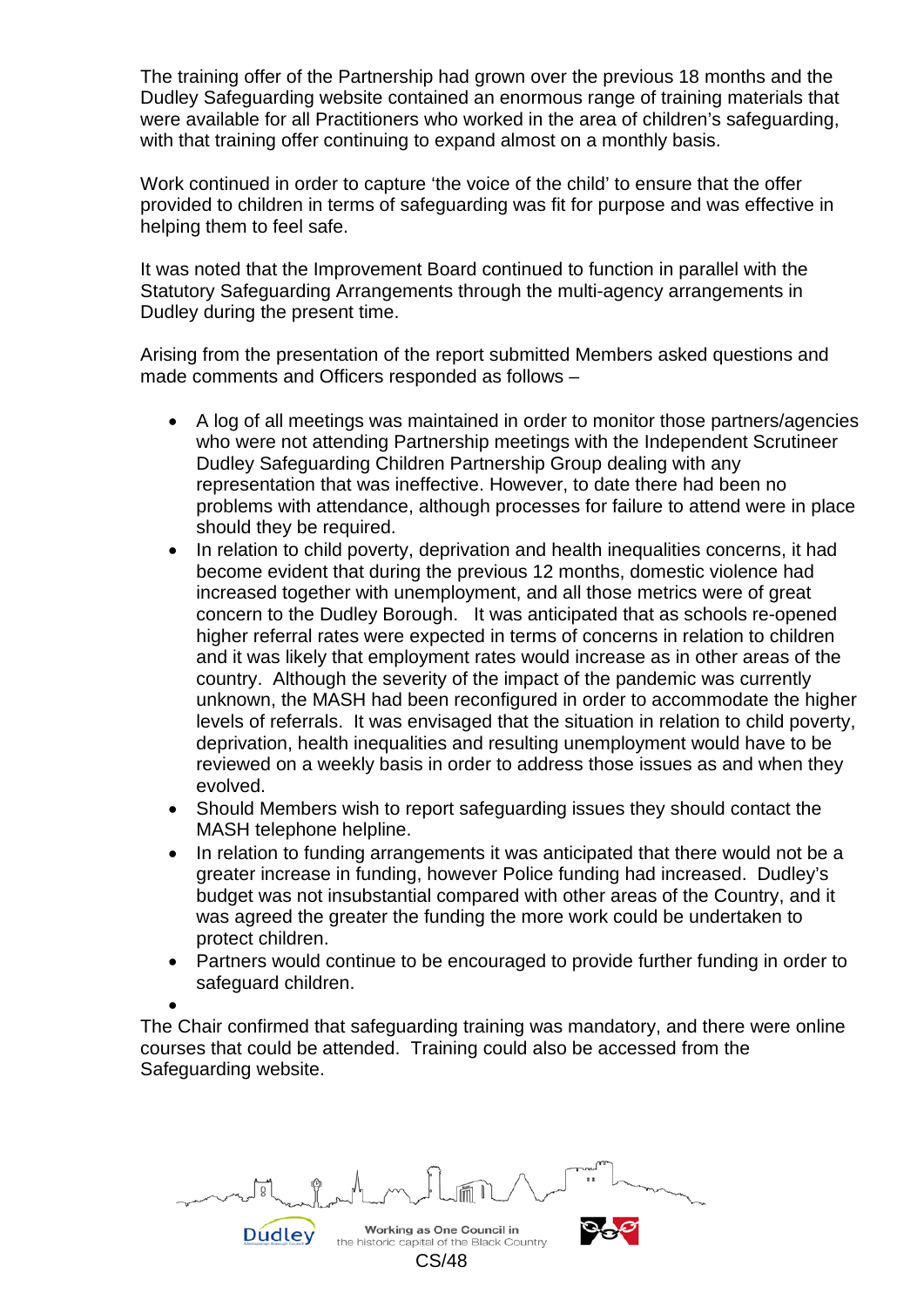The Independent Scrutineer Dudley Safeguarding Children Partnership Group confirmed that he would liaise with the Black Country Foundation Partnership Trust in relation to the future provision of safeguarding funding.

## **Resolved**

- 1. That the information contained in the report submitted on the Dudley Childrens Safeguarding Partnership Annual Report 2019/202, be noted
- 2. That the Director of Children's Services be requested to forward details of the process in reporting safeguarding issues in relation to children to Members.
- 3. That the Director of Children's Services be requested to arrange training for Elected Members in relation to safeguarding children and adults.

## 33. **Children's Services Update**

The Director of Children's Services paid tribute to and thanked the Service Director - Early Help/Schools and SEND for fulfilling her own role within Children's Services and that of the Acting Director of Children's Services, and referred to further appointments in order to strengthen and provide good quality leadership to ensure that Services were improving.

It was reported that the Department for Education (DfE) continued to supervise children's social care and safeguarding, keeping those services under close review, with the next formal review taking place in May 2021.

The set of targets set by the DfE which were to be achieved within a three-month timescale in relation to refreshing the Improvement Board and revising the Improvement Plan were referred to. It was noted that the Improvement Board had been refreshed and refocused on Children's Social Care and that S Johnson, the newly appointed DfE Improvement Advisor now Chaired the Board.

In relation to the second priority, work would be conducted with a partner in practice, another Authority and in the case of Dudley, South Tyneside in order to provide additional support for Dudley's Fostering Service, ensuring sufficient grip, focus and pace for children needing fostering services.

The third priority area was a single model approach, being clear in the way work with children and families would be conducted with Dudley's approach being restorative practice, which fundamentally was building relationships with children, young people and their families to work with them.

Working as One Council in the historic capital of the Black Country CS/49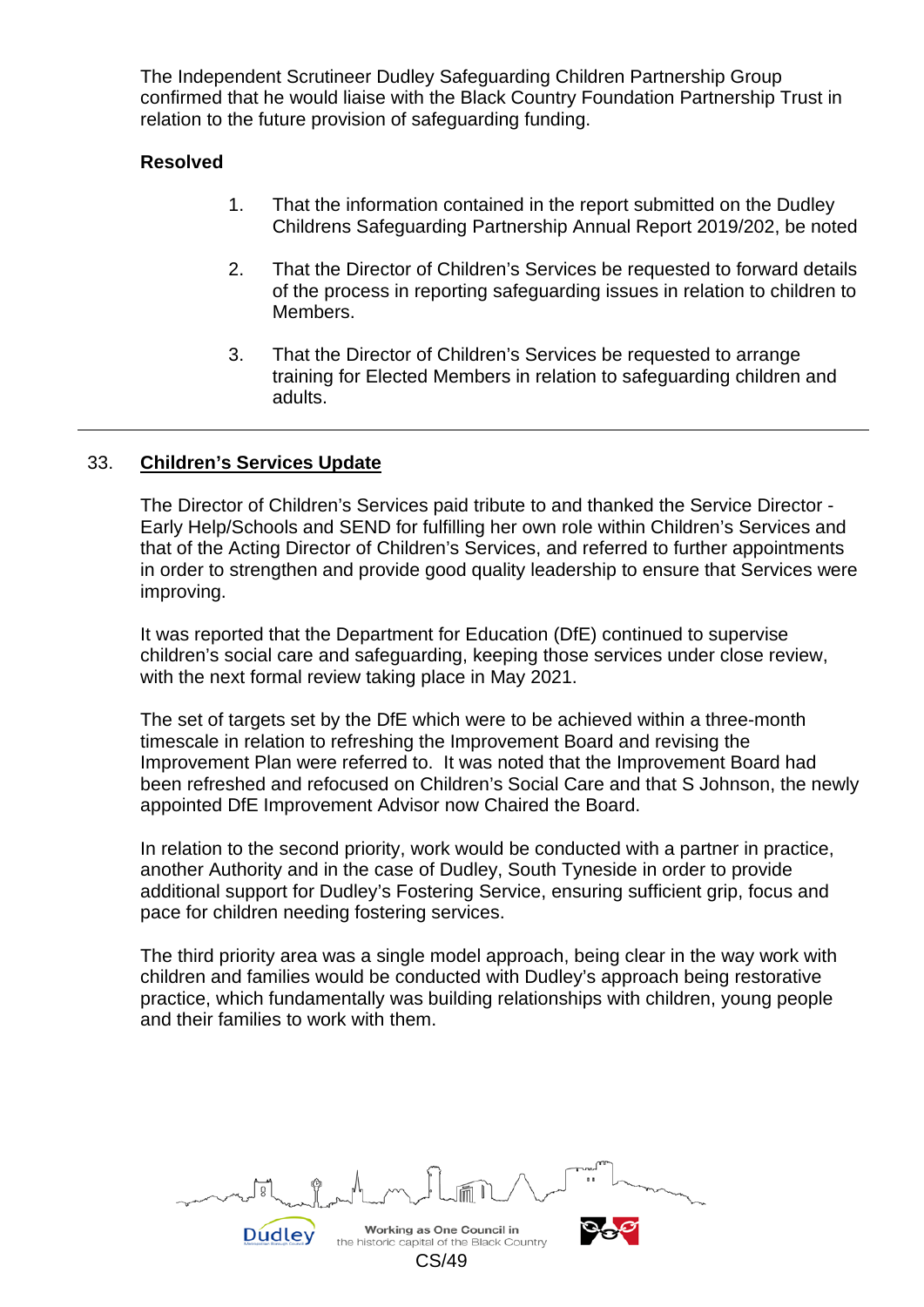The fourth area of priority was business intelligence, understanding data, knowing what services were being provided and examining how Dudley compared with other **Authorities** 

The fifth priority was streamlining decision making for Practitioners, building on the services infrastructure that would enable Social Workers, Family Support Workers and partners to make good quality timely decisions to support and protect children and young people.

It was confirmed that the outcome of the DfE review in May 2021 would be reported to a future Meeting.

The Service Director - Early Help/Schools and SEND reported that schools had been open for the children of key workers and vulnerable children throughout the most recent lockdown period, with attendance remaining strong.

From 8<sup>th</sup> March 2021 Dudley had welcomed back all primary school children, with secondary schools being re-opened on a staggered basis, during the preceding two weeks, with secondary schools working hard to ensure that all the relevant testing processes were in place.

Dudley continued to work hard in order to ensure that secondary schools were supported and were able to deliver the lateral flow testing, with the majority of children returning to schools, including special schools.

As from week commencing 15<sup>th</sup> March 2021 all secondary schools had re-opened, however some issues had been experienced in relation to Covid outbreaks, mainly within a small minority of primary schools. However, the Education Team and Public Health were proactively supporting those schools to re-open if they had to close. Meetings had continued with Public Health and work was continuing to ensure that any closures were short term.

The Chair raised concerns that the children of the Dudley Borough had suffered greatly during the pandemic, due to disruptions with their education, and referred to the DfE guidance in relation to the closure of schools to facilitate elections, with the timings of elections coinciding with the May Bank Holiday and possible inset days. The decision of the Returning Officer to utilise schools, community centres or portacabins for elections was also referred to.

The Director of Children's Services referred to the guidance published by the DfE which although referred to the real wish to keep schools open, outlined the statutory responsibility in law to deliver a safe election, placing the onus onto local areas as to whether to utilise schools for elections.

It was reported that Dudley's approach was to use alternatives to schools wherever possible and acceptable to Group Leaders. However should that not be possible, the Returning Officer reserved the right to instruct Maintained Schools to provide polling

Working as One Council in the historic capital of the Black Country CS/50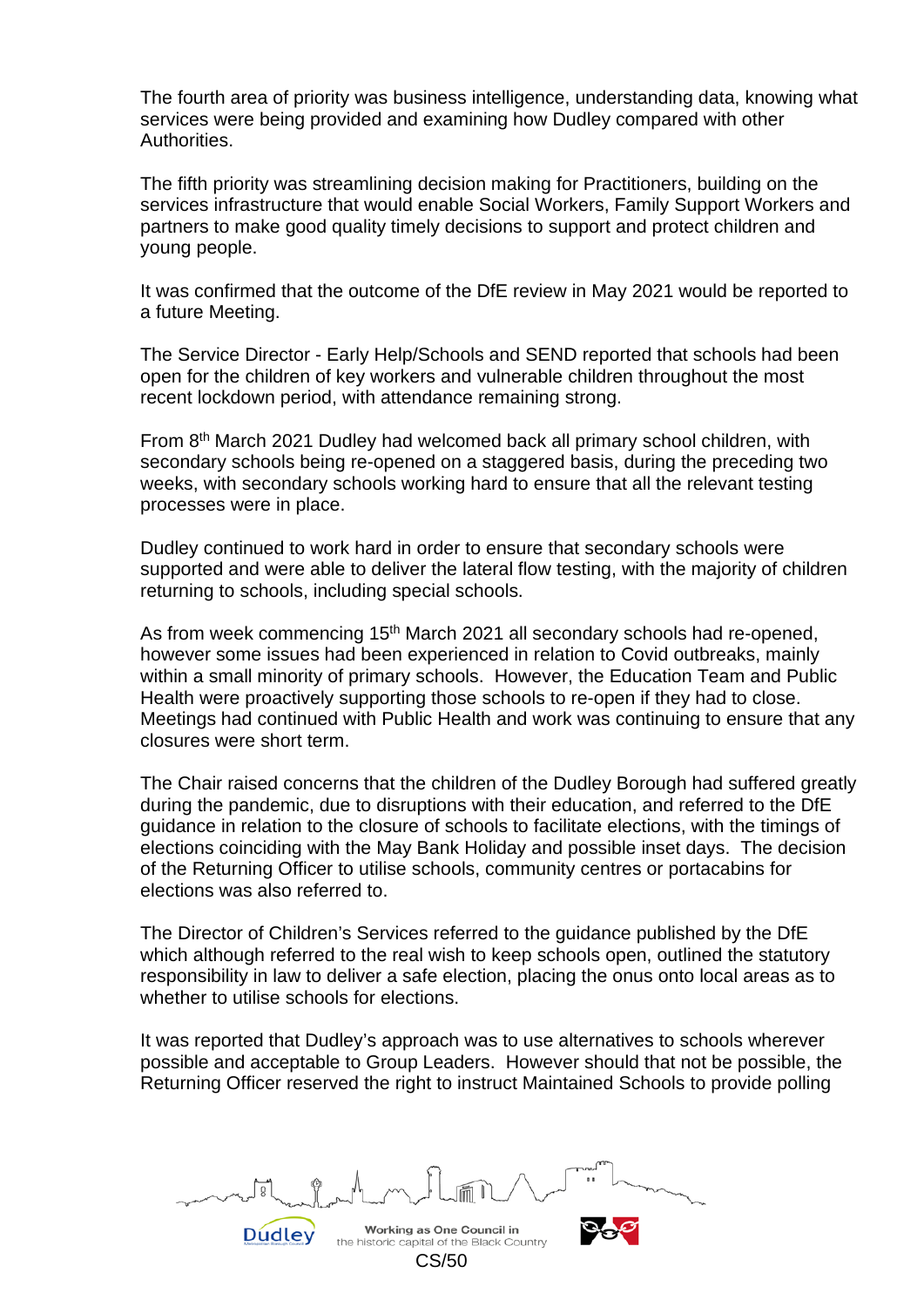stations for the elections, with the Local Authority paying for overnight cleansing and cleaning in order to avoid losing a second school day, for that purpose.

The Director of Children's Services advised that it was unknown how many schools may be affected at the present time, with the Service Director Early Help/Schools and SEND continuing to liaise with the Elections Team.

Members echoed the reservations in relation to schools being closed for the Elections, especially in relation to the Borough's most vulnerable children.

#### **Resolved**

- (1) That the information on the Children's Services update and as reported on at the meeting, be noted.
- (2) That the Director of Children's Services be requested to submit details of the Department for Education review in May 2021 to a future meeting of the Committee.

## 34. **Children and Young People's Plan: January 2021 to January 2022.**

A report of the Director of Children's Services was submitted on the Improvement Plan and to update the Committee on the progress of the delivery of improvements, in response to Ofsted's priority areas for improvement.

The report also updated the Committee on the activity which was underway and/or was planned by Dudley Council, through the Children's Services Directorate and their partners to help safeguard and promote the welfare of children and young people across the Dudley Borough.

The report highlighted the critical areas within the service where further work was required and provided Members with the opportunity to raise and be assured that Children's Social Care had taken swift and decisive action to provide a responsive service to children in need, in care and those in need of protection.

The Director of Children's Services referred to the comprehensive Improvement Plan that covered nine areas of improvement, designed to respond to Ofsted's areas of concern, that they had reported following their two focused visits to the Authority.

Those nine priority areas for improvement as contained in the report submitted were outlined, with the report containing the comments by Ofsted and the progress being made.

It was noted that each priority had a single Leadership Lead within the Directorate who would work with a whole range of colleagues within the Council and external partners.

In relation to the Leadership priority, it was reported that there had been drift in making senior appointments and that had impacted on all staff within differing levels in the Directorate.

Working as One Council in the historic capital of the Black Country CS/51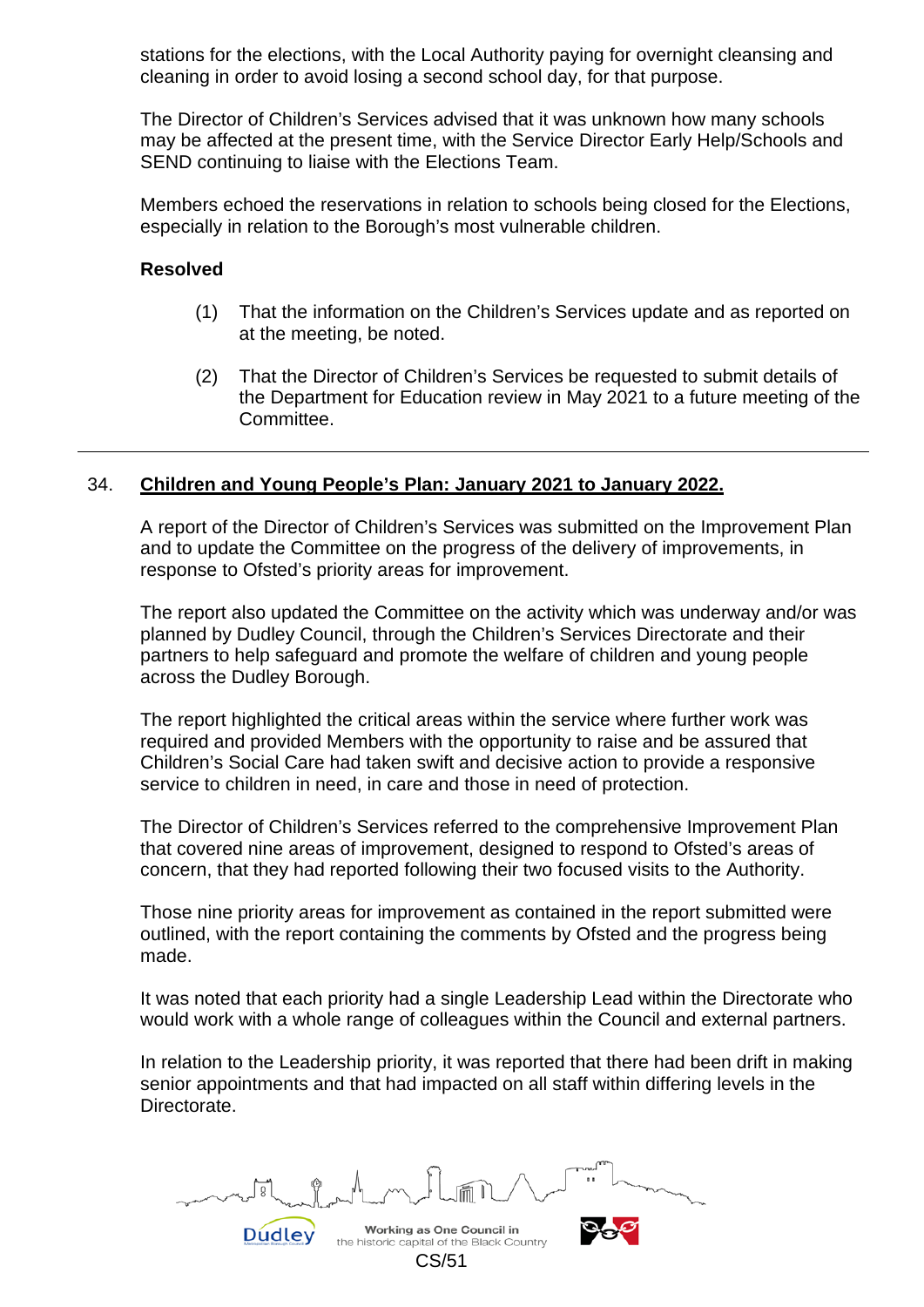In relation to the Leadership priority, it was reported that there had been drift in making senior appointments and that had impacted on all staff within differing levels in the **Directorate** 

Ofsted had examined the impact leadership had on front line practice. It was the Leadership's responsibility to ensure that partnerships and processes worked and that staff working directly with children and families had the conditions in place to deliver the best possible outcomes for children and families.

The permanent rate of Social Workers in post, as referred to in the report submitted were referred to, and it was noted that children's social workers were difficult to recruit, in view of the fact that Dudley were competing with a number of neighbouring authorities.

It was accepted that agency staff would continue to be relied upon. There also remained posts that could not be covered by either permanent or agency staff, with 7% of those posts remaining vacant.

Urgent work continued to cover that capacity in order to respond to children and young people on a timely basis.

In relation to the MASH, concerns had been raised regarding the timeliness of decision making, and permanent recruitment had taken place within the MASH and Family Solutions Teams, with decision making timeliness improving.

However, the MASH remained the area with the highest level of vacancies and work continued to recruit additional capacity.

In terms of the volume of work, there had been a 31% increase in contacts between January and February 2021, resulting in 321 additional contacts.

It was reported that regarding the quality of assessments and plans, the ambition and priority was to ensure that a Social Worker was allocated to every child who required protection, in order to ensure that assessments were conducted and plans provided for each of those children.

It was stated that Children and Young People have been involved in developing a 'Plan on a Page' and staff were being trained on how to prepare Smart Plans.

In relation to the timely application of the Pre-Proceedings stage of the Public Law outline, Ofsted had advised that the Authority were not acting in a timely manner in order to take legal action to address future arrangements for children, when children on child protection plans do not improve. Plans were remaining open for long periods of time and on occasions there were repeat plans. Assurances were required that children were not living for long periods of time at extended risk ensuring that the legal framework was being used appropriately in such circumstances.

Working as One Council in the historic capital of the Black Country CS/52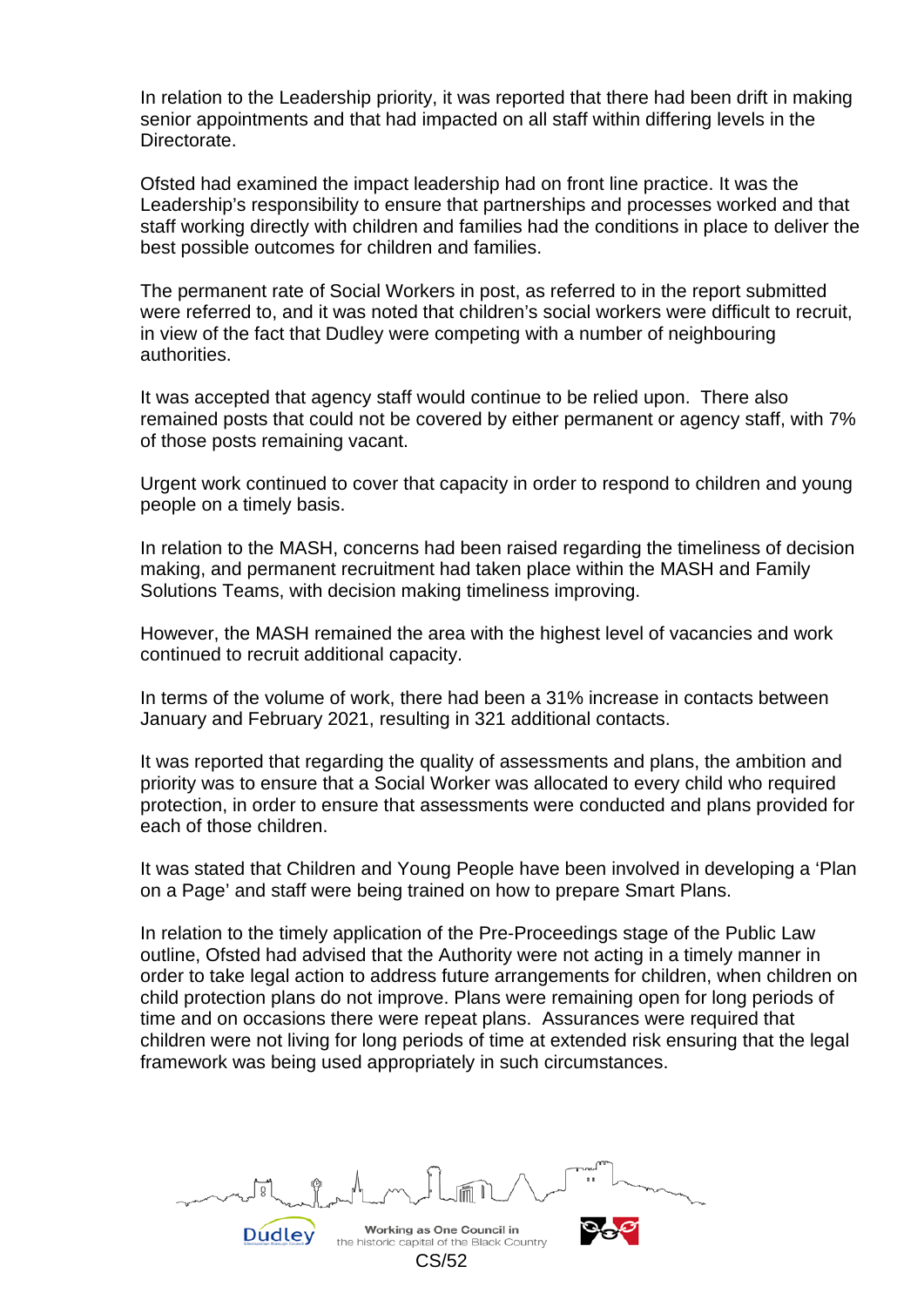Work had been conducted within the above area including the provision of additional staff, the recruitment of a Court Progression Officer and the introduction of Family Group Conferencing, which facilitated discussions led by family members in relation to the most appropriate methods to safeguard children.

Public Law Outline processes (PLO) were now a part of Liquidlogic, the Successor Case Management System in order to track progress.

In relation to Permanency, Ofsted had advised that delays had occurred in relation to family finding and long-term fostering arrangements for children at risk of remaining within their birth family, with focus being on clarity and appropriate certainty for children. There was a new Permanency Strategy in place with a target of achieving 90% of children in care receiving permanency planning by the time of their second looked after child review.

The 'No Detriment Policy' was referred to for Special Guardianship Orders which would help support children in broader family areas.

Educational Outcomes for Children in Care were also referred to, particularly at Key Stage 4, with evidence nationally stating that children who live in the care of the Local Authority do not have as positive educational outcomes as other children.

It was noted that there was a Connexions Personal Advisor working with the Care Leavers Team and there was an Education Attainment Strategy. Linking with the Virtual School into Youth Offending was also taking place.

In relation to the case transition points across all service areas in order to prioritise the needs of children and reduce unnecessary changes of workers, it was accepted that staff may leave the authority or receive promotions. However, there was the need to retain the child at the heart of the structure. Should it become necessary to change a child's Social Worker there was the need to conduct this in a timely manner and ensure appropriate discussions and hand over procedures were in place.

It was reported that the Transfer Protocol had been reviewed and launched and would monitor the timely transfer of children's cases in order to reduce drift and delays in children's plans.

The improvements to the non-familial abuse and the exploitation priority were outlined, and it was noted that the Exploitation Strategy had been completed with this being implemented and progress monitored through the Exploitation sub-group, which was chaired by DCI Lambert of West Midlands Police,.

The development of the Exploitation Hub was referred to. The hub would ensure that children and young people at risk of exploitation would receive a more dedicated service from appropriate staffing expertise.

It was reported that training focusing on return to home interviews for those children who go missing from care and work continued, on a Child Exploitation Programme, ensuring that services were responding appropriately.

Working as One Council in the historic capital of the Black Country CS/53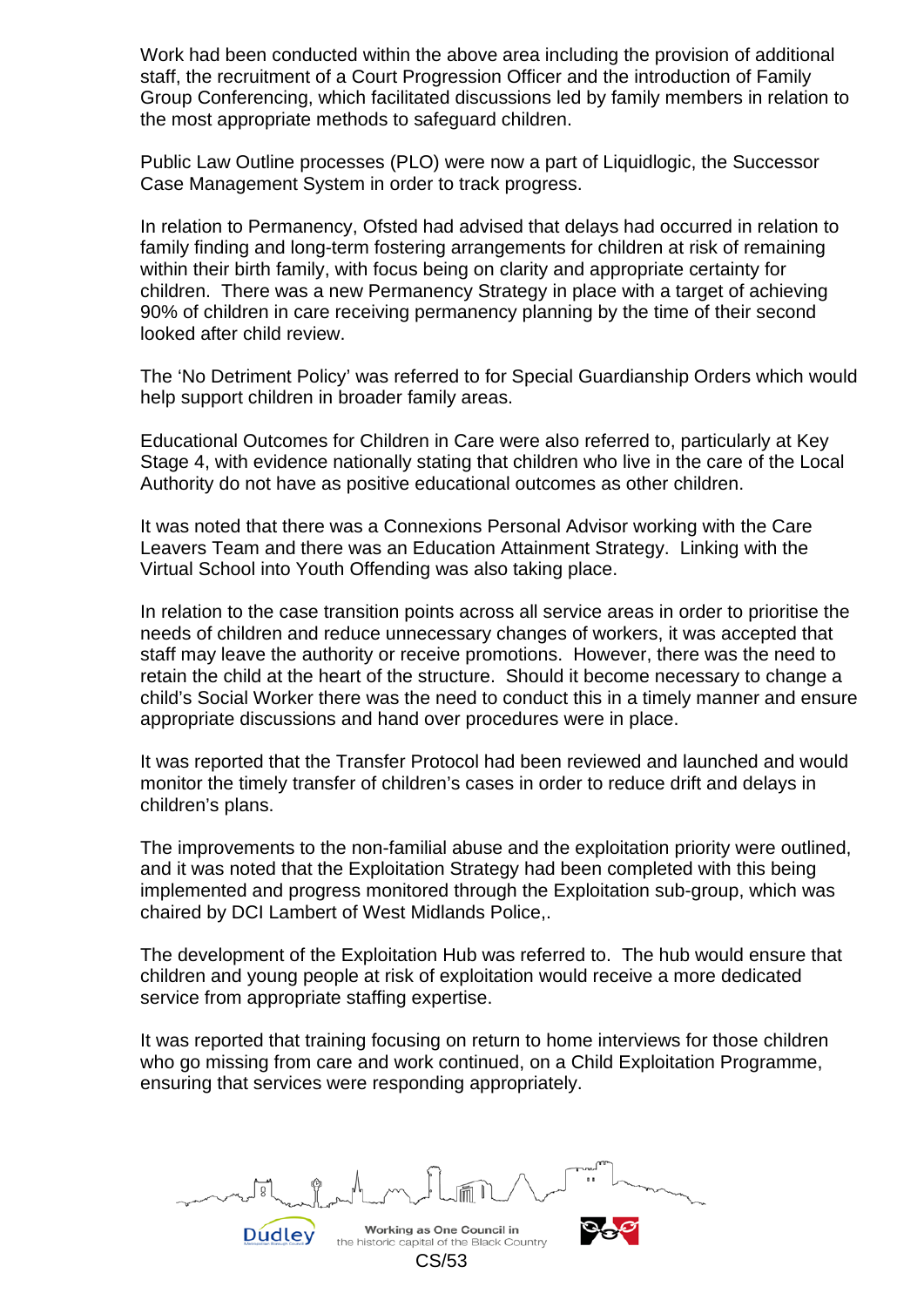The ninth priority improvement were in relation to Supervision, Quality Assurance and Supervision Management Oversight.

Details of responding to serious incidents were outlined, and there was a focus on the new Supervision Programme, training and there being clear understanding surrounding the Service framework, ensuring that staff had manageable caseloads, as it was accepted that caseloads were currently too high resulting in capacity issues which would hinder completing good quality reflective work.

It was accepted that Ofsted and the DfE remained concerned, however the Director of Children's Services was confident that improvements would be achieved. However, there were no illusions of the scale of the task.

The workforce remained the Director's top priority, including capacity, recruitment, training, retention, good quality supervision, high expectations, support and challenge, with a focus on consistency of practice and not losing sight of the child at the heart of the work to be carried out.

Arising from the presentation of the report submitted Members asked questions and made comments and the Director of Children's Services responded as follows: -

• In relation to retaining staff and maintaining a fluid workforce, it remained incredibly difficult to recruit experienced Social Workers. There was the desire to retain a sustainable workforce, recruiting newly qualified students from University, with the ambition to recruit two students per Social Work Team, which may be attainable with a good offer and the provision of first year training in order to retain staff.

There were Family Support Workers who were currently training as Social Workers in Dudley and there were also student work apprenticeships in place, with the desire to provide student work-place placements by working with local training providers.

- Prioritising apprenticeships within Children's Services was taking place with the current recruitment of a care experienced apprentice.
- A Work Force Board would be established that would focus on capacity, capability and culture. A data set that the Director required would enable tracking adverts for new positions, who had applied for those positions, the timeliness of adverts to on-boarding as should drift occur in that process, potential staff could be lost.
- Regarding those staff leaving the Authority, exit interviews and reasons for staff leaving the Authority would all be monitored.
- Dealing with capability and performance management, support to deliver outcomes would also be monitored together with focusing on the work force culture.

Working as One Council in Dudley

CS/54

the historic capital of the Black Country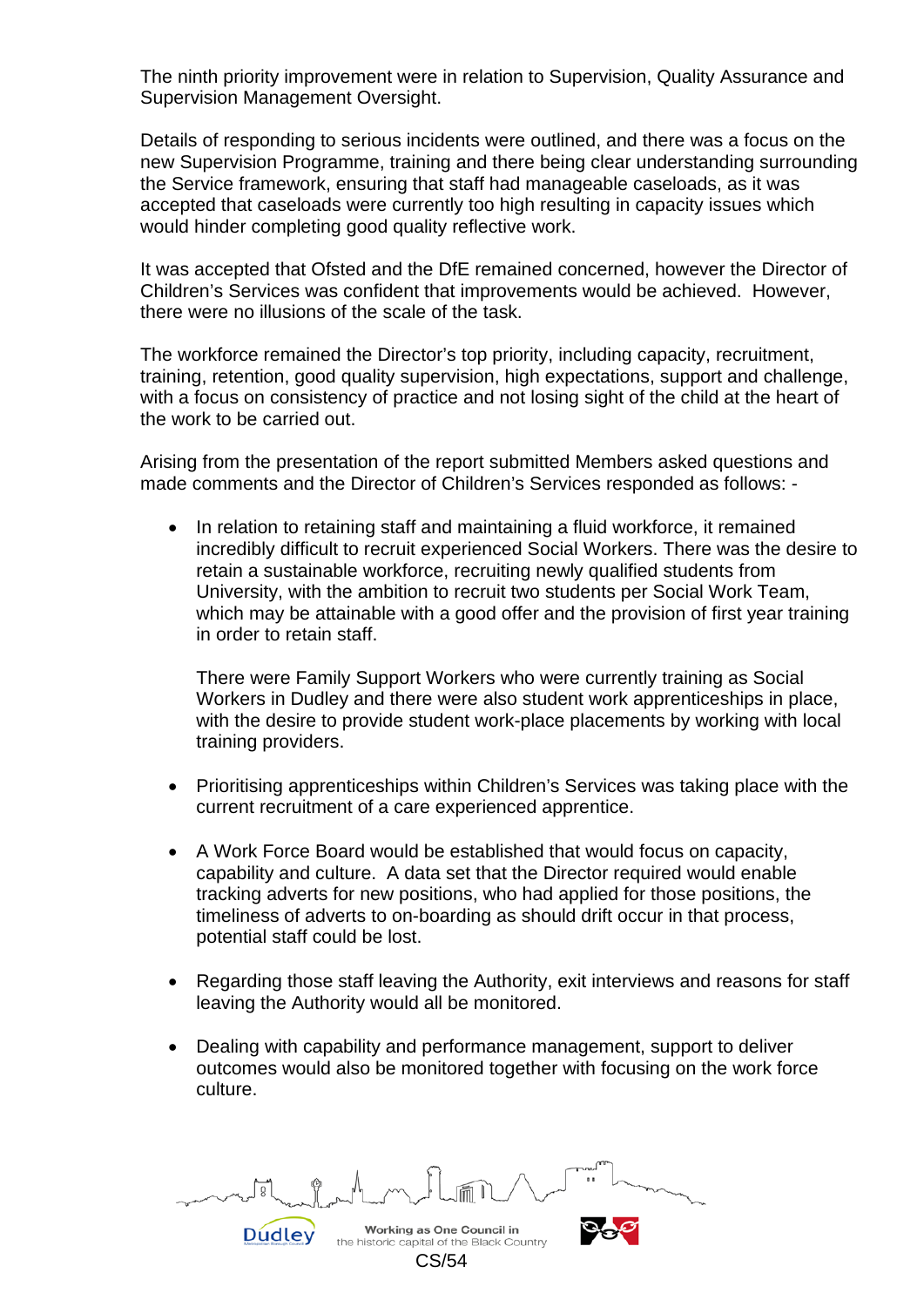- When systems were overwhelmed, as was the case at the present time within many parts of children's services, those responsibilities that were mandatory such as training or completing audits became unachievable, therefore it was imperative that staff had the capacity to meet their mandatory requirements in order to ensure that the Local Authority met their duty of care as an employer.
- Caseloads and Social Work Teams would need to be addressed in order to undertake re-balancing work, supporting those Social Workers who had high caseloads.
- First Work-Force Board meetings would take place shortly, with the Director meeting with Human Resources in order to obtain data on a fortnightly basis to remain informed in relation to staffing and services.
- Supporting staff in order to undertake Audit and Quality Assurance requirements was paramount.
- Key Performance Indicators, Audit work and the voice of children, young people and families would inform services in the future.

## **Resolved**

- (1) That the information contained in the report submitted on the Improvement Plan and progress on outcomes and performance against the delivery commitments and timeframes contained in the improvement plan, be noted.
- (2) That the wider Children's Services Improvement initiatives within the Local Authority and partner organisations that embed the cultural and operational changes required to achieve sustained improved outcomes for Dudley Children and young people, be noted.
- (3) Members supported the drive to change support improvement within corporate directorates and strategic partnership boards and the development of frontline practice and engagement within children and young people.

# 35. **Update on the Youth Offending Service (YOS) Inspection Plan**

A report of the Director of Children's Services was submitted on the progress made against the Youth Offending Service Action Plan and service delivery during the Covid-19 pandemic.

The Head of Family Solutions referred to the Youth Offending Management Board that had taken place that afternoon, when a victim of crime who had been supported by the Service, provided some brave feedback together with noting the incredible work that

Working as One Council in the historic capital of the Black Country CS/55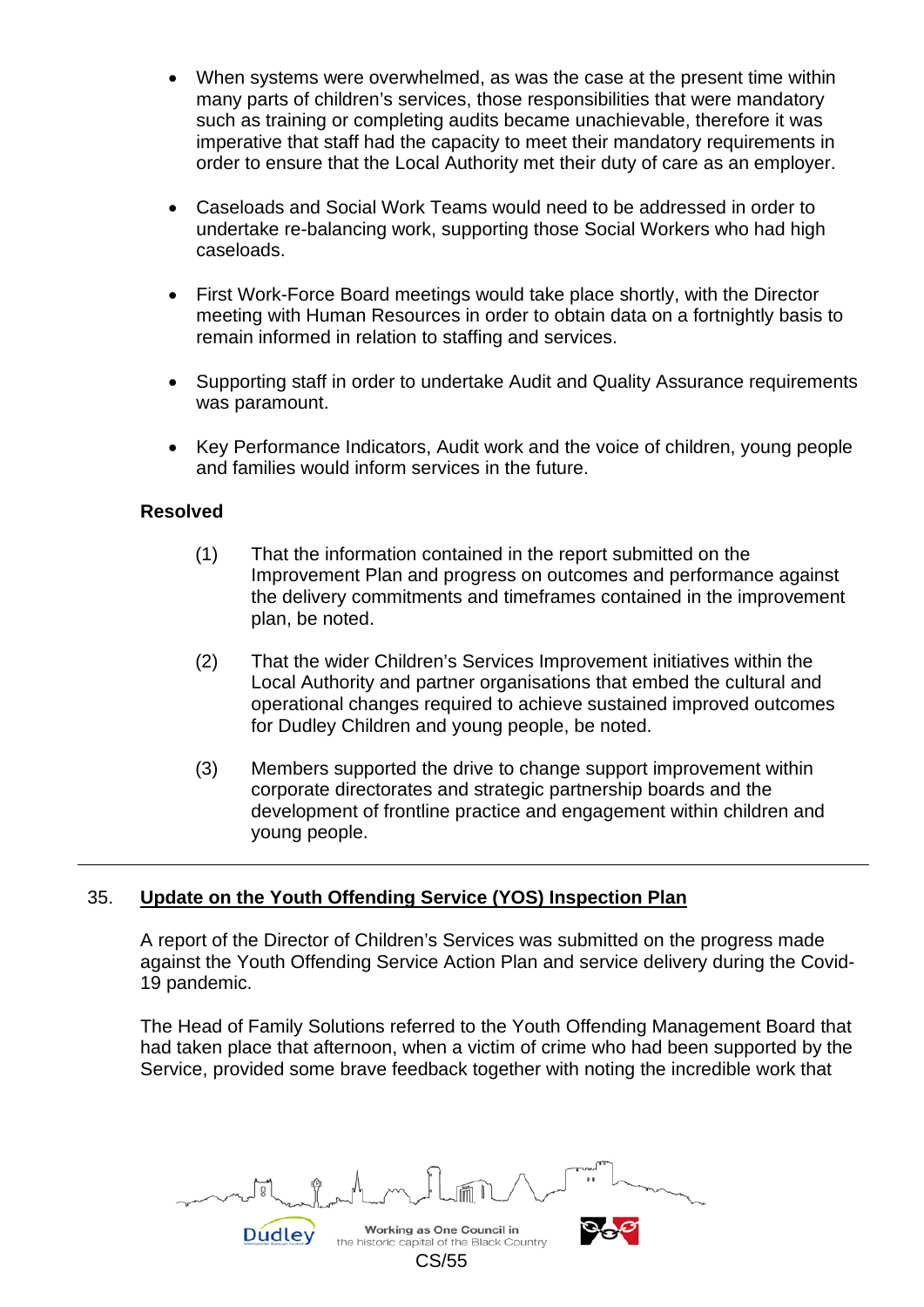had been undertaken by the Team in order to support that victim. The excellent improvements in relation to health improvement work were also referred to during that meeting.

It was reported that the Service had been inspected nearly two years ago by the HMI Probation Service, with the service being inspected against a points-based system and narrowly missing a good outcome but achieving a requires improvement grade.

The three broad areas of practice that the inspection covered were referred to.

In terms of progress against the Action Plan it was reported that the YOS plan for 2019/2020 had been approved and accepted by the Youth Justice Board.

The implementation of the Health Review by the Lead Officer from Dudley Integrated Health and Care NHS Trust was referred to and significant progress had been made against the improvements that were required.

Excellent progress had been made in relation to delivering high quality training in relation to desistance safeguarding and recording.

In relation to non-familial abuse and exploitation, the YOS were inextricably linked to the work being developed within the contextual safeguarding hub, with work being conducted closely with Children's Services, including the YOS.

A comprehensive data set had been developed to inform the YOS Board on progress against performance. An opportunity had arisen to share the data set with the YOS Management Board in a specific bespoke session recently.

In terms of the work in relation to employment, education and training, there was a challenging environment for all of Dudley's young people in view of the pandemic, and in view of this link work that was taking place with the YOS.

In relation to the rolling programme to review the YOS Policies and Procedures, that was now embedded in practice, with a rolling programme in order to ensure that Policies and Procedures continued to be developed.

The Audit work that was taking place against the national standards in relation to operational practice were in the main assessed as good, when considered by the Board, with only a few assessed as required improvement which demonstrated that there had been a significant shift in the practice of the team with significant progress being made.

At each Performance Challenge meeting there was a focus on disproportionality, ensuring that the work investigating the groups that were represented from Black and Minority, Ethnic groups within the youth offending cohort were not under or overrepresented.

Audit work had been conducted in order to examine working arrangements.

Working as One Council in the historic capital of the Black Country CS/56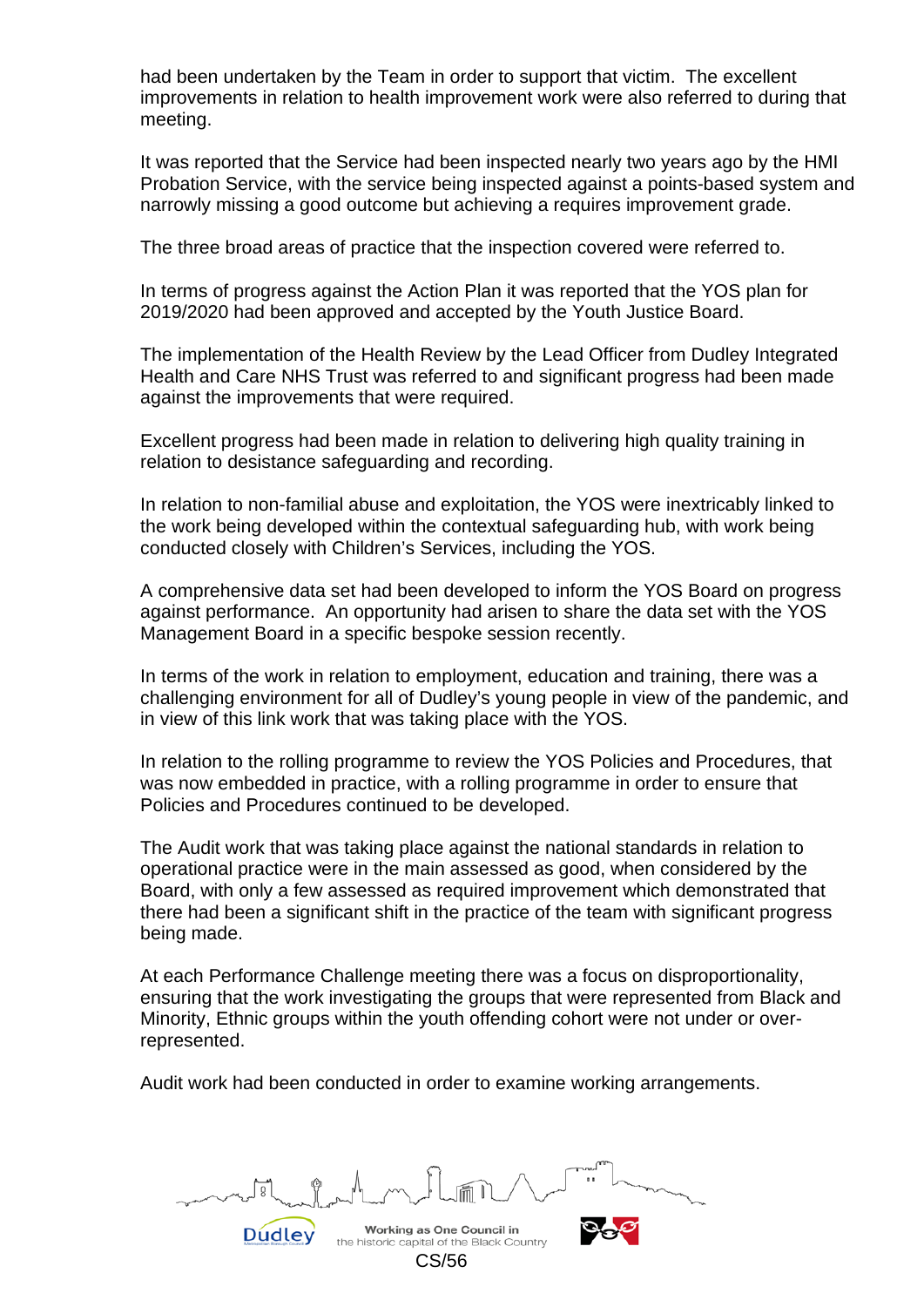Those arrangements had been consulted upon and developed in partnership with the Police.

An Assessment Framework had been developed for out of court work.

The YOS had adapted their way of working from a traditional 'offender management' approach to one that put the child very much at the forefront of every aspect of the service delivery in terms of the 'Child First' focus, that had been a key element of the service ensuring that the 'Child First, Offender Second' approach had been a key principal of the work that had been taking place by the Team during the previous two years.

Relationship based restorative practice had been the core of the work taking place and the use of technology had been a key focus in the way in which services had been developed for young people.

The reparation work that had taken place including a package of activities that had been carried out at home by young people and their families was noted.

The YOS data from April to September, 2020 as contained in the report submitted, was referred to and it was reported that in relation to first time entrants and re-offending rates, Dudley's rates were lower than their West Midlands average and the national average, with the data continuing to improve.

There remained challenges in relation to the use of custody as generally boys and young males who were aged 16 to 17 and unable to comply with orders were a key reason why that cohort were entering into the secure estate.

The Chair and Members congratulated the Head of Family Solutions and members of the YOS team for their outstanding work in relation to the service and thanked the Head of Family Solutions for the comprehensive report submitted.

## **Resolved**

 That the report submitted on progress made against the Youth Offending Service Action Plan and service delivery during the Covid-19 pandemic be noted.

## 36. **Unregulated Provision in Dudley**

Dudley

Members considered the summary and background to children's unregulated provision in Dudley. The report also provided some national context as well as information at a local level, highlighting measures taken to raise standards for young people in Dudley.

It was reported that Unregulated provision was allowed in law, however it was illegal to place a child under the age of 16 in Unregulated provision.

Working as One Council in the historic capital of the Black Country CS/57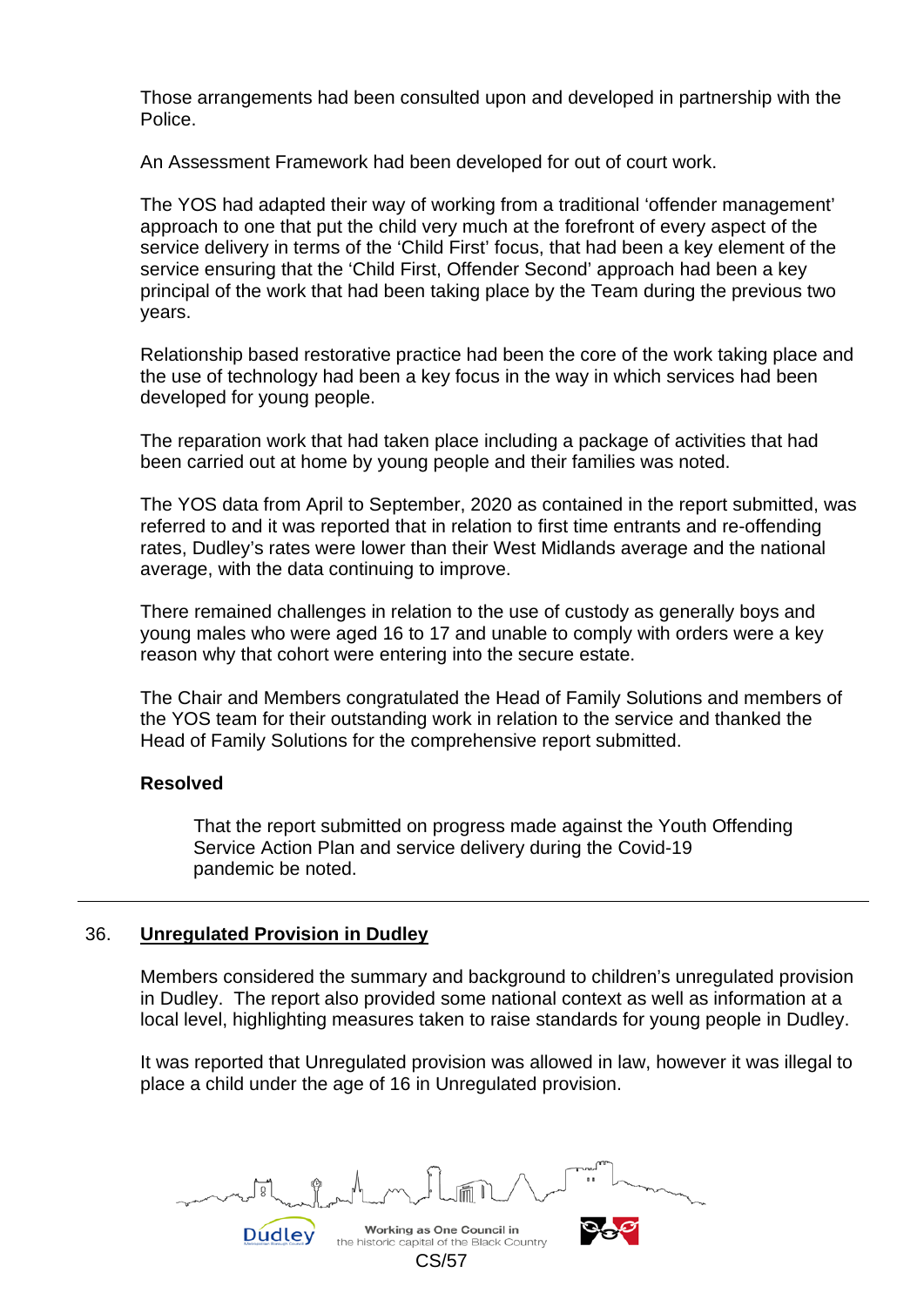The Service Manager Children's Services – Children's Social Care, reported that on the 19<sup>th</sup> February 2021 the Department for Education banned all those under the age of 16 going into unregulated provision, and assurances were provided that Dudley would not place any child under the age of 16 in unregulated provision.

**T**he West Midlands Supported Accommodation Framework was referred to and it was noted that the framework covered all 14 West Midlands Local Authorities. The Framework was developed in order to provide maximum assurance in relation to the quality of providers. This also included partnership working with multi-agency partners including West Midlands and West Mercia Police.

It was reported that semi-independent provision should be used as a stepping-stone to independence, and only ever when it was in a young person's interests to do so.

It was noted that Dudley had 14 young people over the age of 16 placed in semisupported accommodation as at 11<sup>th</sup> March 2021.

In addition to the Regional Framework providers, Dudley Borough had provision for accommodation from CHADD Foyer, YMCA supported Lodgings and YMCA Highland Road, along with a small number of supporting floating accommodation providers.

The varying costs of supported accommodation were noted, and it was reported that there were gaps in accommodation provision, and areas for development had been identified through existing work streams that would require the exploration of external funding opportunities.

The Chair commented positively specifically in relation to CHADD exploring opportunities to develop and enhance their offer of accommodation within the Borough.

#### **Resolved**

That the report submitted on Unregulated Provision in Dudley highlighting measures taken to raise standards for young people in Dudley, be noted.

## 37. **Annual Overview and Scrutiny Report 2020/21**

Members considered the Annual Scrutiny report for 2020/21.

Members were invited to suggest any items that they wished to be included within the Annual Scrutiny Programme for 2021/22.

## **Resolved**

(1) That the information contained in the report submitted on the Annual Overview and Scrutiny report 2020/21, be noted.

Working as One Council in **Dudley** the historic capital of the Black Country

CS/58